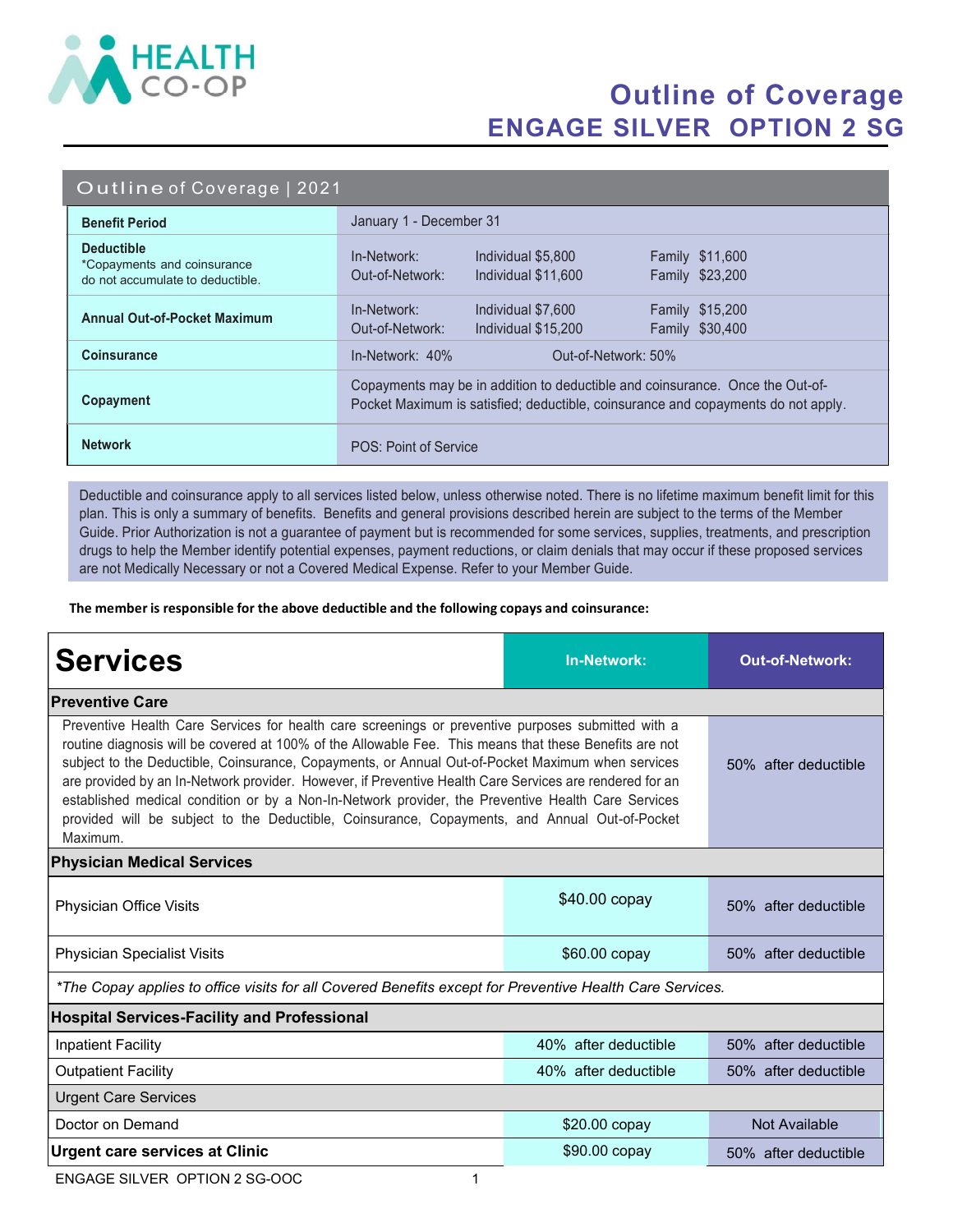| <b>Services</b>                                                                                                                                                                                                                 | <b>In-Network:</b>                                                            | <b>Out-of-Network:</b> |  |  |
|---------------------------------------------------------------------------------------------------------------------------------------------------------------------------------------------------------------------------------|-------------------------------------------------------------------------------|------------------------|--|--|
| <b>Emergency Room Services</b>                                                                                                                                                                                                  |                                                                               |                        |  |  |
| Emergency room visits                                                                                                                                                                                                           | 50% after deductible                                                          | 50% after deductible   |  |  |
| <b>Prescription Drugs Benefit</b>                                                                                                                                                                                               |                                                                               |                        |  |  |
| <b>Retail Pharmacy Benefit (30-day supply)</b>                                                                                                                                                                                  |                                                                               |                        |  |  |
| Preferred Generic Drugs (Tier 1)                                                                                                                                                                                                | $$5.00$ copay                                                                 | 50% after deductible   |  |  |
| Non-Preferred Generic & Preferred Brand Drugs (Tier 2)                                                                                                                                                                          | \$60.00 copay                                                                 | 50% after deductible   |  |  |
| Non-Preferred Brand Drugs (Tier 3)                                                                                                                                                                                              | 35% after deductible                                                          | 50% after deductible   |  |  |
| Specialty Drugs (Tier 4)                                                                                                                                                                                                        | 40% after deductible                                                          | 50% after deductible   |  |  |
| If you choose a higher Tier drug when a lower Tier drug is available, you must pay an ancillary charge in addition to the<br>deductible and/or coinsurance, as applicable.                                                      |                                                                               |                        |  |  |
| <b>Mail Order Maintenance (90-day supply)</b>                                                                                                                                                                                   |                                                                               |                        |  |  |
| Preferred Generic Drugs (Tier 1)                                                                                                                                                                                                | \$10.00 copay                                                                 | 50% after deductible   |  |  |
| Non-Preferred Generic & Preferred Brand Drugs (Tier 2)                                                                                                                                                                          | \$120.00 copay                                                                | 50% after deductible   |  |  |
| Non-Preferred Brand Drugs (Tier 3)                                                                                                                                                                                              | 35% after deductible                                                          | 50% after deductible   |  |  |
| Specialty Drugs (Tier 4)<br>(31 Day Supply Only)                                                                                                                                                                                | Not Available                                                                 | Not Available          |  |  |
| If you choose a higher Tier drug when a lower Tier drug is available, you must pay an ancillary charge in addition to the<br>deductible and/or coinsurance, as applicable.<br><b>Mental Health/Chemical Dependency Services</b> |                                                                               |                        |  |  |
| Inpatient/other Outpatient Facility Services                                                                                                                                                                                    | 40% after deductible                                                          | 50% after deductible   |  |  |
| <b>Office Visit</b>                                                                                                                                                                                                             | \$60.00 copay                                                                 | 50% after deductible   |  |  |
| Other Covered Services (This is not a complete list. Check your policy or plan document for other covered services<br>and your costs for these services.)                                                                       |                                                                               |                        |  |  |
| <b>Centers of Excellence (When approved by MOUNTAIN</b><br><b>HEALTH CO-OP)</b>                                                                                                                                                 | 40%                                                                           | Not available          |  |  |
| Chiropractic Care-Maximum Number of Office Visits per Calendar<br>Year - 20 visits                                                                                                                                              | \$60.00 copay                                                                 | 50% after deductible   |  |  |
| <b>Convalescent Home Services</b><br>Maximum Number of Days per Calendar Year-60 days                                                                                                                                           | 40% after deductible                                                          | 50% after deductible   |  |  |
| Durable Medical Equipment<br>Rental (up to the purchase price), Purchase and Repair and<br>Replacement of Durable Medical Equipment.                                                                                            | 40% after deductible                                                          | 50% after deductible   |  |  |
| <b>Laboratory Services</b>                                                                                                                                                                                                      | 50% after deductible                                                          | 50% after deductible   |  |  |
| <b>Transplant Services</b>                                                                                                                                                                                                      | 40% after deductible                                                          | 50% after deductible   |  |  |
| Dental Exam, Cleaning, Fluoride                                                                                                                                                                                                 | \$100 reimbursement to apply to exam, cleaning and<br>fluoride once per year. |                        |  |  |
| <b>Vision Exam</b>                                                                                                                                                                                                              | \$60 reimbursement to apply to one routine exam per year.                     |                        |  |  |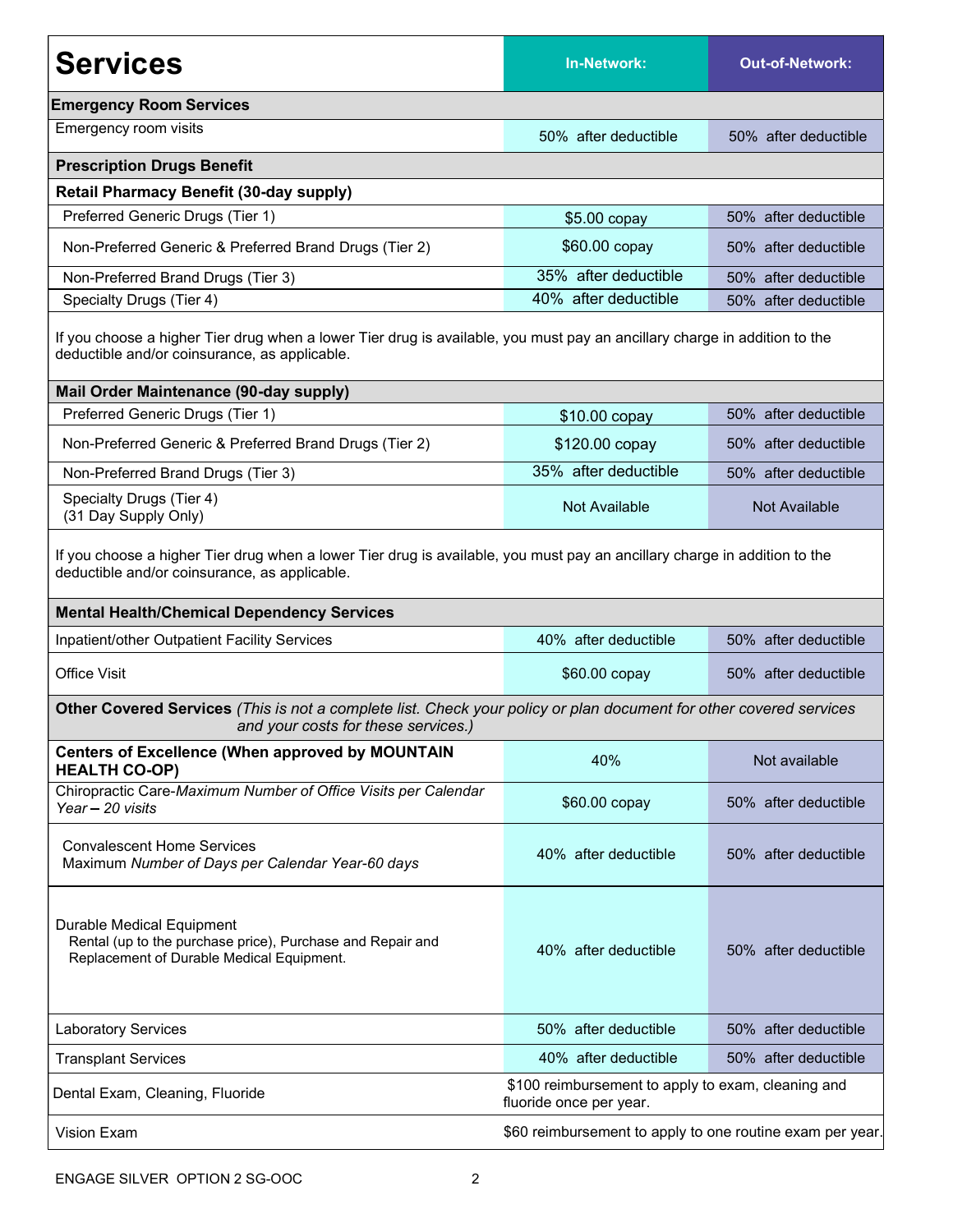This is a brief summary of benefits. Refer to your complete policy document for additional information or a further explanation of benefits, limitations, and exclusions.

# Additional Information

#### What is the annual deductible?

Your plan's deductible is the fixed dollar amount of Covered Medical Expenses that you must incur for certain Covered Benefits before MOUNTAIN HEALTH CO-OPbegins paying benefits for them. The Deductible must be satisfied each Calendar Year by each Covered Person, except as provided under "Family Deductible Limit" provision. The Deductible is shown in the Schedule of Benefits. Only the Allowable Fee for Covered Medical Expenses is applied to the Deductible. The following do not apply towards satisfaction of the Deductible: (1) services, treatments or supplies that are not covered under this Policy; and (2) amounts billed by Out-of-Network Providers, which include the Out-of-Network Provider Differential.

#### What is the annual out-of-pocket maximum?

The Annual Out-of-Pocket Maximum is the maximum amount that the Covered Person must pay every Calendar Year for Covered Medical Expenses incurred for Covered Benefits. The Annual Out-of-Pocket Maximum is shown in the Schedule of Benefits. It applies to all Covered Benefits except the Preventive Health Care Services Benefit.

The Annual Out-of-Pocket Maximum includes the following:

- 1. Calendar Year Deductible;
- 2. Copayments; and
- 3. Coinsurance.

When the Annual Out-of-Pocket Maximum is satisfied in the Calendar Year, we will then pay 100% of Covered Medical Expenses incurred for Covered Benefits for the remainder of that Calendar Year. The Annual Out-of-Pocket Maximum must be satisfied each Calendar Year.

The exception to this is in regard to out-of-network charges. The amount the plan pays for covered services is based on the allowed amount. If an out-of-network provider charges more than the allowed amount, you may have to pay the difference. For example, if an out-of-network hospital charges \$1,500 for an overnight stay and the allowed amount is \$1,000, you may have to pay the \$500 difference which does not apply to the deductible, coinsurance, or Out of Pocket Maximum. (This is called balance billing.)

#### Payments to providers

Payment to providers is based on the prevailing or contracted Mountain Health CO-OP fee allowance for covered services. Although In-Network Providers accept the fee allowance as payment in full, You will pay the most if you use an out-ofnetwork provider, and you might receive a bill from a provider for the difference between the provider's charge and what your plan pays (balance billing). Be aware, your network provider might use an out-of-network provider for some services (such as lab work). Check with your provider before you get services.

### Preauthorization

.

Coverage of certain medical services and surgical procedures requires a benefit determination by Mountain Health CO-OP before the services are performed. This process is called 'preauthorization'. Preauthorization is necessary to determine if certain services and supplies are covered under this plan, and if you meet the plan's eligibility requirements. You'll find the most current preauthorization list in your complete policy document.

#### The Patient's right to know the costs of medical procedures.

The insured, or the insured's agent, may request an estimate of the member's portion of provider charges for any service or course of treatment that exceeds \$500. Mountain Health CO-OP shall make a good faith effort to provide accurate information based on cost estimates and procedure codes obtained by the insured from the insured's health care provider. The estimate may be provided in writing or electronically. It is not a binding contract between Mountain Health CO-OP and the member, and is not a guarantee that the estimated amount will be the charged amount, or that it will include

ENGAGE SILVER OPTION 2 SG-OOC 3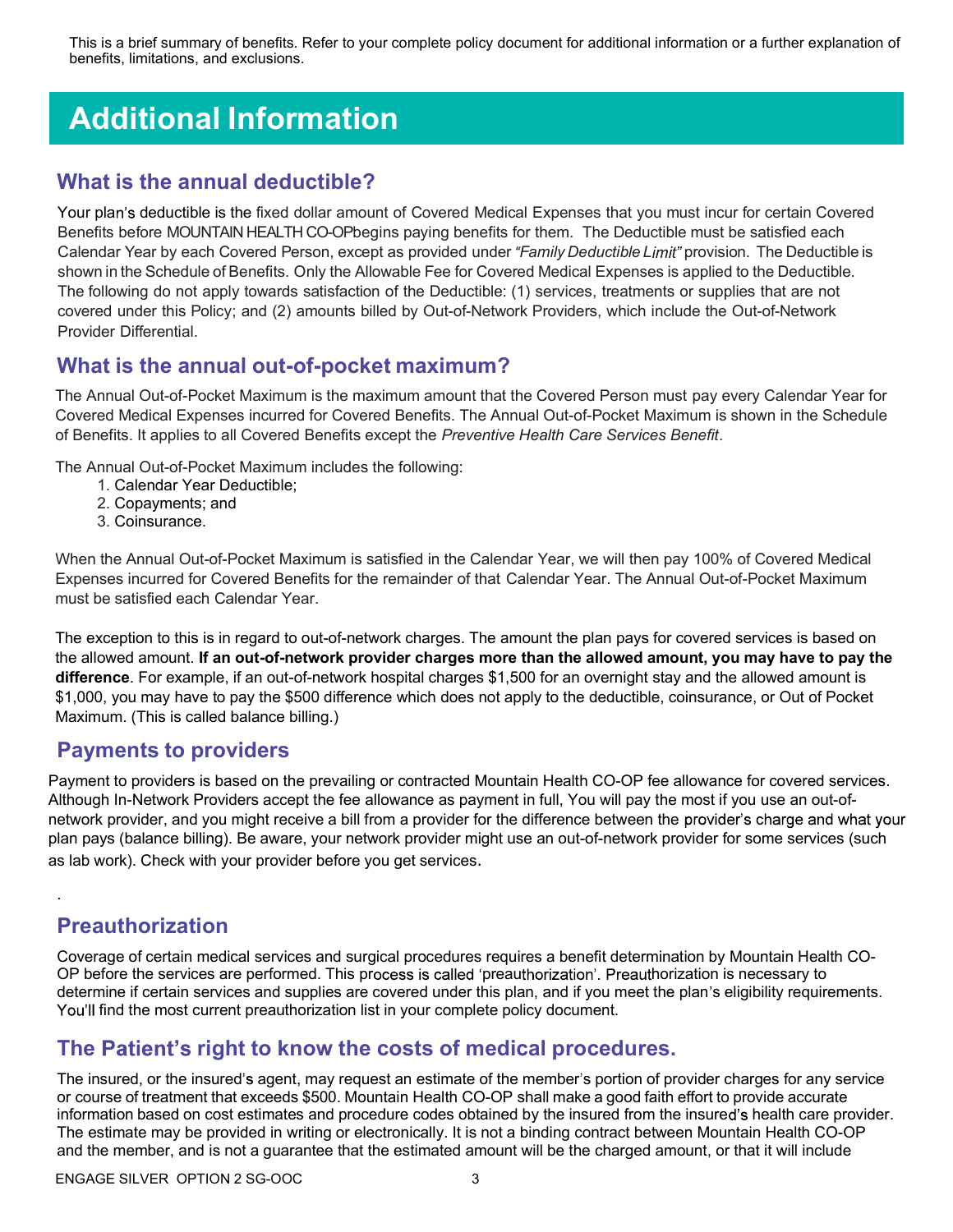### Provider Networks

Organization (PPO) (In-Network) - An innovative health care partnership developed by Mountain Health CO-OP and our Preferred Hospital Providers to offer health care services to Members at lower premiums. This network is composed of hospitals or surgery centers across the state that accept lower payments for each hospital or surgery center service or inpatient stay.

Participating Providers accept the MOUNTAIN HEALTH CO-OP allowable fee, in addition to the deductible, coinsurance and copayment, as payment in full for covered services. These providers will submit claims for you, and Mountain Health CO-OP will pay the participating provider directly. There is no billing to you over your deductible, coinsurance and copayment.

Nonparticipating Provider (Out-of-Network) - Nonparticipating Providers have not contracted with MOUNTAIN HEALTH CO-OP to provide services at negotiated rates, and your out of pocket expenses can be significantly higher. Nonparticipating providers are under no obligation to submit claims for you. You may receive payment for claims received from a nonparticipating provider.

If a Primary Care Provider (PCP), Primary Care Provider Specialist (PCPS), Common Specialty Care Provider (CSCP) or a Less Common Sub-Specialty Care Provider (LCSP) is not located within 60 miles, the member can go outside of the 60 miles to a network Provider (an authorization may be required.) Mountain Health CO-OP will pay as participating and the member may be balanced billed. If the member sees a provider outside of that 60 miles and the provider is not in network the benefits will go towards the out-of-network deductible and out-of-pocket maximum.

Out-of-network emergency room services to treat an emergency medical condition are reimbursed as if obtained innetwork, if an in-network emergency room cannot be reasonably reached. An emergency medical condition means a medical condition manifesting itself by acute symptoms of sufficient severity (including severe pain) so that a prudent layperson, who possesses an average knowledge of health and medicine, could reasonably expect the absence of immediate medical attention to result in a condition that places the health of the individual in serious jeopardy, would result in serious impairment to bodily functions, or serious dysfunction of any bodily organ or part; or with respect to a pregnant woman having contractions, that there is inadequate time to safely transfer the woman to another hospital for delivery or that a transfer may pose a threat to the health or safety of the woman or the fetus.

Finding Participating Providers–To locate Participating Providers and PPO hospitals and surgery centers in Montana check our on-line provider directory at www.Mountain Health CO-OP.coop/provider-finder/ or contact Customer Service at 1-855-447-2900. Be sure to have your health plan identification number available when you call.